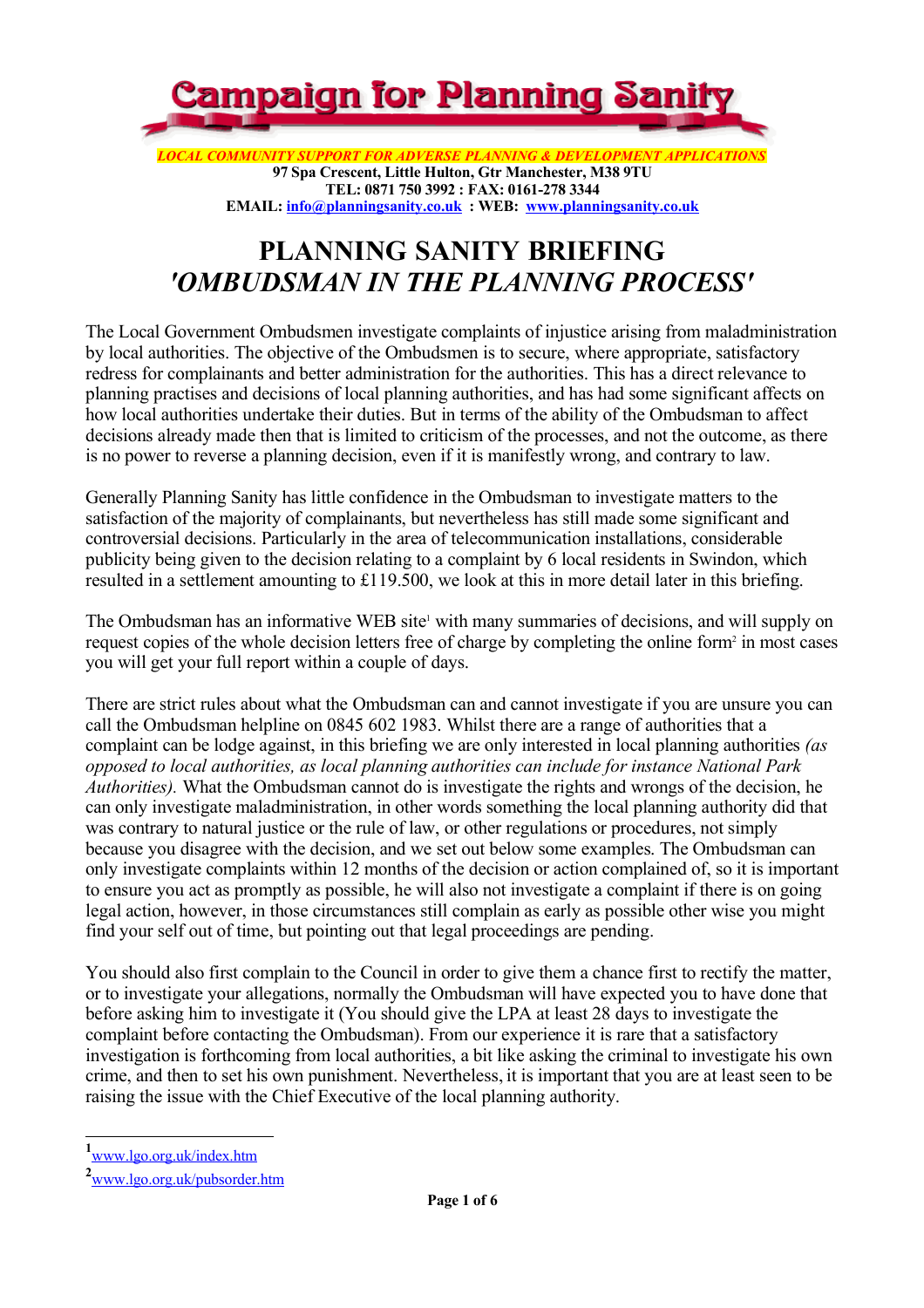The topic areas that have been considered by the Ombudsman cut right across all aspects of decision making within the planning process. From finding of maladministration where a political group had predetermined how they would vote on a development decision prior to the actual planning committee meeting, through to findings that the procedures in place to determine a just decision were not followed. With awards ranging from minor sums through as in the Swindon case substantial compensation.

Many of the complaints and positive decisions relate to the failure of members of local authorities (Councillors) to follow the National Code of Local Government Conduct, which has effectively been superseded by the new Ethical Framework, which requires each local authority to put in place its own code of conduct, based upon a national model code. General information on these can be viewed on the Deputy Prime Misters WEB site<sup>3</sup> which has links to the various documents. The Statutory Instrument<sup>4</sup> that contains the model code for principle authorities is available on the HMSO WEB site.

In the context of the many complaints that relate to elected members the following taken from the Model Code Schedule 1 paragraph 5(a):

### **(a) must not in his official capacity, or any other circumstance, use his position as a member improperly to confer on or secure for himself or any other person, an advantage or disadvantage; and**

And paragraph 8.1:

**8. - (1) A member must regard himself as having a personal interest in any matter if the matter relates to an interest in respect of which notification must be given under paragraphs 14 and 15 below, or if a decision upon it might reasonably be regarded as affecting to a greater extent than other council tax payers, ratepayers or inhabitants of the authority's area, the wellbeing or financial position of himself, a relative or a friend or -**

From this it will be seen that say where there is a development, and that development could be sited on one of different sites, and a member who lives close to one of these sites argues strongly against that site and in favour of the other site, and the committee is influenced by those arguments, and then finds in favour of the other site. Then it follows that potentially maladministration and injustice could be caused to those residents living close to the site where permission wa granted. The member of course should have declared an interest, and taken no part in the decision making process, other than to the extent of any other resident affected by the development would have been entitled too make. There are many examples of this in the Ombudsman decisions.

There is much to be said for local communities to study the decision summaries for similarities of inappropriate action on the part of officers and elected members. And to make it clear that if inappropriate decisions are made that a complaint will be made to the Ombudsman, or if sufficiently serious that an application for leave to apply for judicial review will be made. This pressure may ensure that an otherwise inappropriate development is rightly refused.

An aspect that comes up repeatedly is where a member of the pubic, or indeed a person seeking planning permission, seeks the advise of a council officer, and then acts upon that advise, which later turns out to be incorrect, and therefore the person suffers financially or has a loss in amenity value, or some other aspect, this is clear maladministration.

**<sup>3</sup>** http://www.odpm.gov.uk/stellent/groups/odpm\_localgov/documents/page/odpm\_locgov\_605398.hcsp

**<sup>4</sup>** www.legislation.hmso.gov.uk/si/si2001/20013575.htm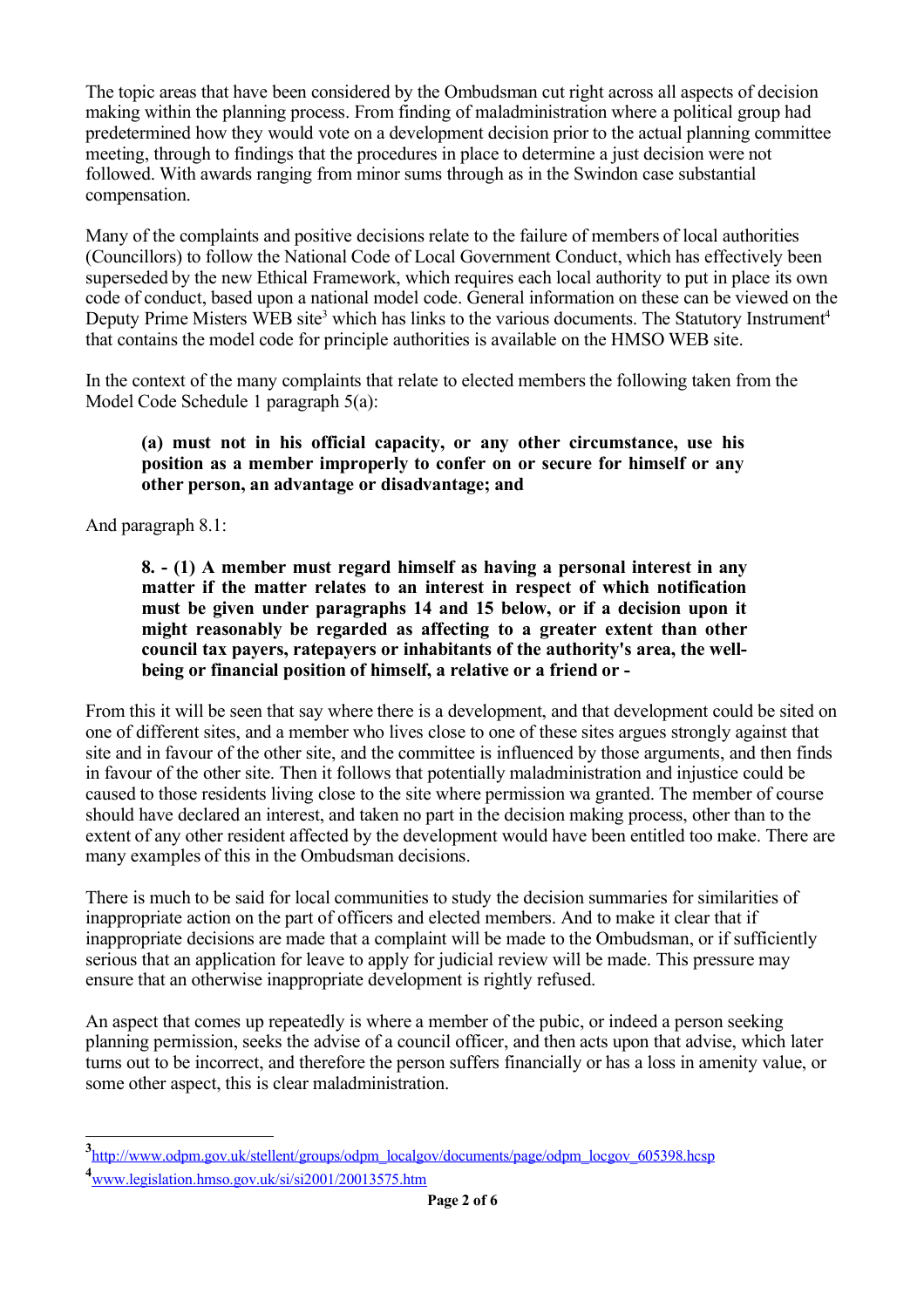Another area where regular maladministration can occur is within planning enforcement and the failure of the local planning authority to investigate complaints of breaches of planning control, and subsequently a failure to take enforcement action. This is one area where there is every justification in making a complaint because far to often local planning authorities refuse to take action, this is due to the LPA effectively having a discretion, as opposed to an obligation, to take enforcement action. Although this is one of the positive provisions in the Planning and Compensation Bill 2003 to give the local planning authority that obligation. The idea being that if the Ombudsman finds that the failure to take enforcement, or to investigate was maladministration, it would be a brave planning department that on a second complaint over the same development failed to act.

Ombudsman decisions do not set precedents that must be followed, nor do they set law, as in a court case. Although the Ombudsman decision would normally be expected to be followed, the local authority do not have to even follow the specific decision, let alone ensure that it is applied to other decisions, though usually a local planning authority will agree to reviewing their policies and procedures in line with recommendations from the Ombudsman, and it would be rare for a public authority to fail to do that which the Ombudsman has specifically recommended in an individual case.

Telecommunication Installations - We set these out separate from the general comments due to the implications from the Swindon decision, which was widely published in the national media. However, many of the implications could be equally applied to other forms of development.

Swindon - Complaint Numbers 01/B/13212 - 01/B/13214 - 02/B/01321 - 02/B/01324 - The case related to a complaint by 6 local residents (4 families) that due to the failure of the local planning authority to determine the prior approval application within the required time limit that the permission was granted by default and that as a consequence the development impacted on their amenity and thereby devalued their homes *(Note this was under the pre Aug 2001 Development Order that had a time limit of 28 days, however the same principle applies to the more robust 56 day procedure that is now in place).*

The process of determining prior approval processes at that time are contained within Part 24 of the Town and Country Planning (General Permitted Development) Order 1995, there were 2 categories of prior approval, those that required determination in 28 days, and those that had to be determined within 42 days, a failure to notify within the time periods, resulted in permission being granted by default, even where there is a delay of only one day, and even where the local planning authority had refused the application. The process was updated in August 2001 by a complete replacement of Part 24 the time period being increased to a standard 56 days, otherwise the process is much the same. However, there are at the time of this update to this briefing two separate challenges to the legality of the process pending in the High Court.

In the Swindon case the council unfortunately registered the application as a 42 day procedure, rather than the shorter 28 days, the Council by delegated powers to one of its officers issued a refusal notice, but outside of the 28 day period, therefore permission was effectively granted by default. The grounds for refusal being:-

### **"The proposed mast, by virtue of its prominent location, would be seriously detrimental to the visual amenities of nearby residents and the area generally".**

The local authority admitted it was at fault to the Ombudsman who found that their failure to follow the correct procedure amounted to maladministration. The Ombudsman also commented that the LPA who were minded to refuse the application would have done so on sound planning grounds, and that in all probability the operator would not have appealed, and therefore no mast would have been installed. He found that it would be difficult for the local authority to screen the development: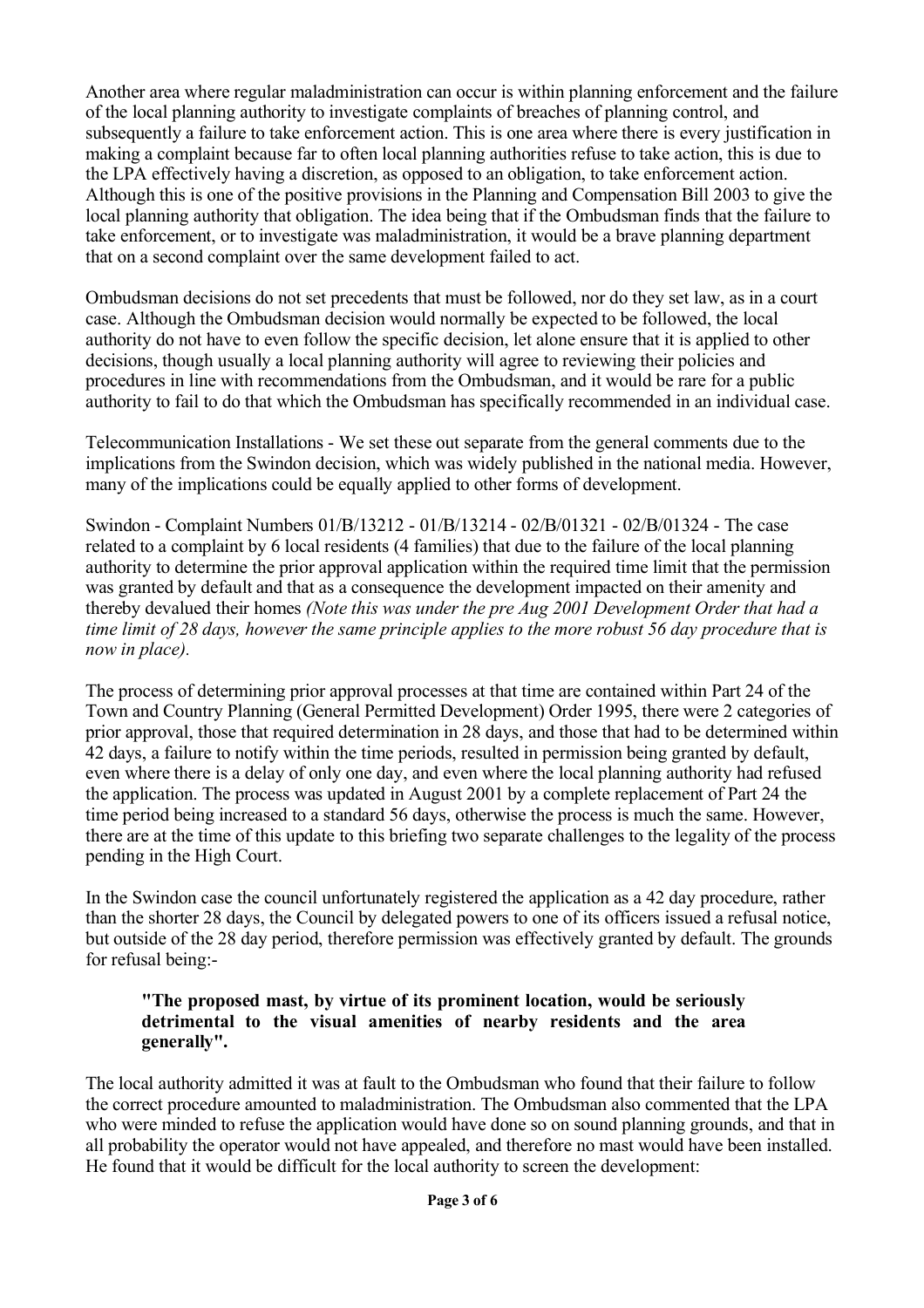**"So the complainants have suffered injustice from having to live close to development that would never have taken place had the maladministration I have identified not occurred".** 

He went on to say:

**"To remedy this injustice I recommend that the Council commissions independent valuations of the complainants houses with and without the telecommunications installations and pay them the difference in valuations, if any.**

**I recommend that the Council makes ex-gratia payments of £250 to Mr and Mrs Warwick and £150 to Mr & Mrs Windsor, Mrs Hastings and Mr Hythe to reflect their time and trouble in pursuing their complaints with the Council and with me".**

The significance of this is that where a local authority allows a development by default through the failure of the council to take the correct action, and resulting from that neglect compensation could be payable should homes of complainants be reduced in value. That in our view is the extent of the Ombudsman decision, it is not a decision that allows for general compensation to be paid for the loss in value of a home by the lawful grant of permission, where no maladministration has occurred.

But it does significantly add to the wealth of other planning decisions by the Ombudsman which has resulted in many areas of local authority policy on planning having to be tightened up, and compensation paid to the complainants, although not always as large a sum that was eventually paid out in this case, which was £119.500 in total.

It should be clearly said that this was not the first such finding of maladministration that resulted from the failure of the local planning authority within the required period, and therefore it is reasonable to assume that any such complaint, especially where the local planning authority were minded to refuse would result in a finding of injustice, if therefore more people complained then more councils would act more promptly and these cases would soon become a thing of the past instead of what is one of the largest areas of complaint received by Planning Sanity.

You can download the form<sup>5</sup> to make a complaint from the Ombudsman WEB site, then once completed it should be returned to the appropriate address for your region found at Appendix 'A'. Before completing the form you should read the official guide 'Complaint About the Council<sup>16</sup>, you can also request a copy by post from the Ombudsman. If you complete the form online then you cannot attach any supporting documents, therefore you would still need to post these. It is therefore less likely to create problems if all your documents are sent by post at the same time.

This is an area where Planning Sanity can help local communities with drafting of complaints and assessing the potential outcome, although that can never be certain, however the chances are increased if those complaining tackle the complaint as if it was an objection to a planning application. By ensuring that all the facts are set out, that a section contains information on the personal effects, the stress, the trauma and financial consequences caused by the maladministration. This should be done in a methodical way, by attaching copies *(never send originals)* of all documents, reports, as well as references to legislation, the local authority code of conduct, and anything else that you consider is relevant. Also ensure that as many others affected as possible also lodge complaints, or even band together in a single joint complaint. In the Swindon Case there were only 4 households complaining,

5 http://www.lgo.org.uk/complaint\_form.htm

**6** www.lgo.org.uk/pdf/howcompcouncil.pdf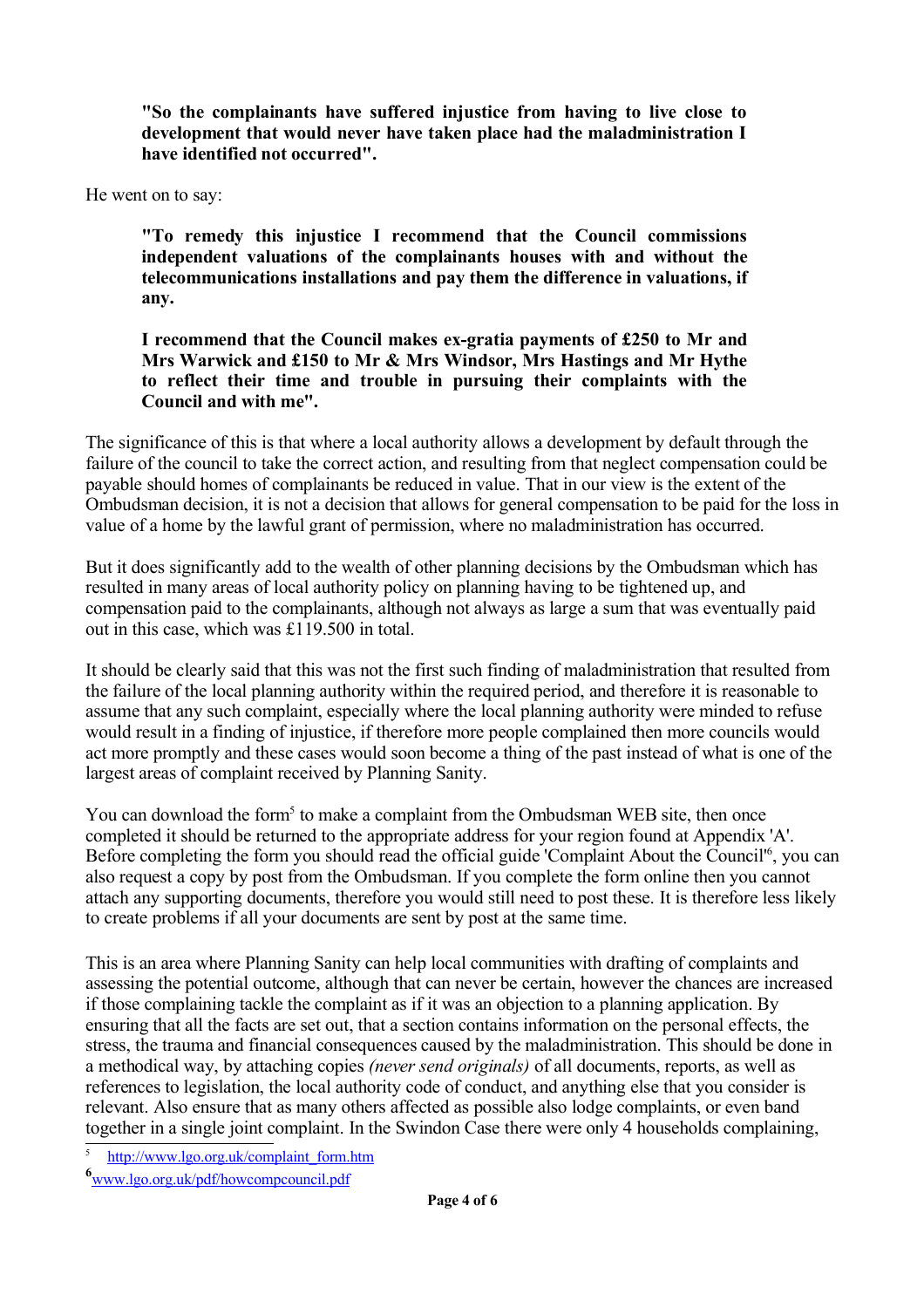that resulted in a payment of £119.500, now had that been 20 or 30 households the repercussions would still be ringing now.

## *Useful contacts*

**LGO Watch** - Campaign group for a more independent Ombudsman http://www.ombudsmanwatch.org

**© Planning Sanity - June 2004** *(Can be freely used by local communities within their campaigns. Publication by third parties is permitted providing acknowledgement of Planning Sanity is given)*